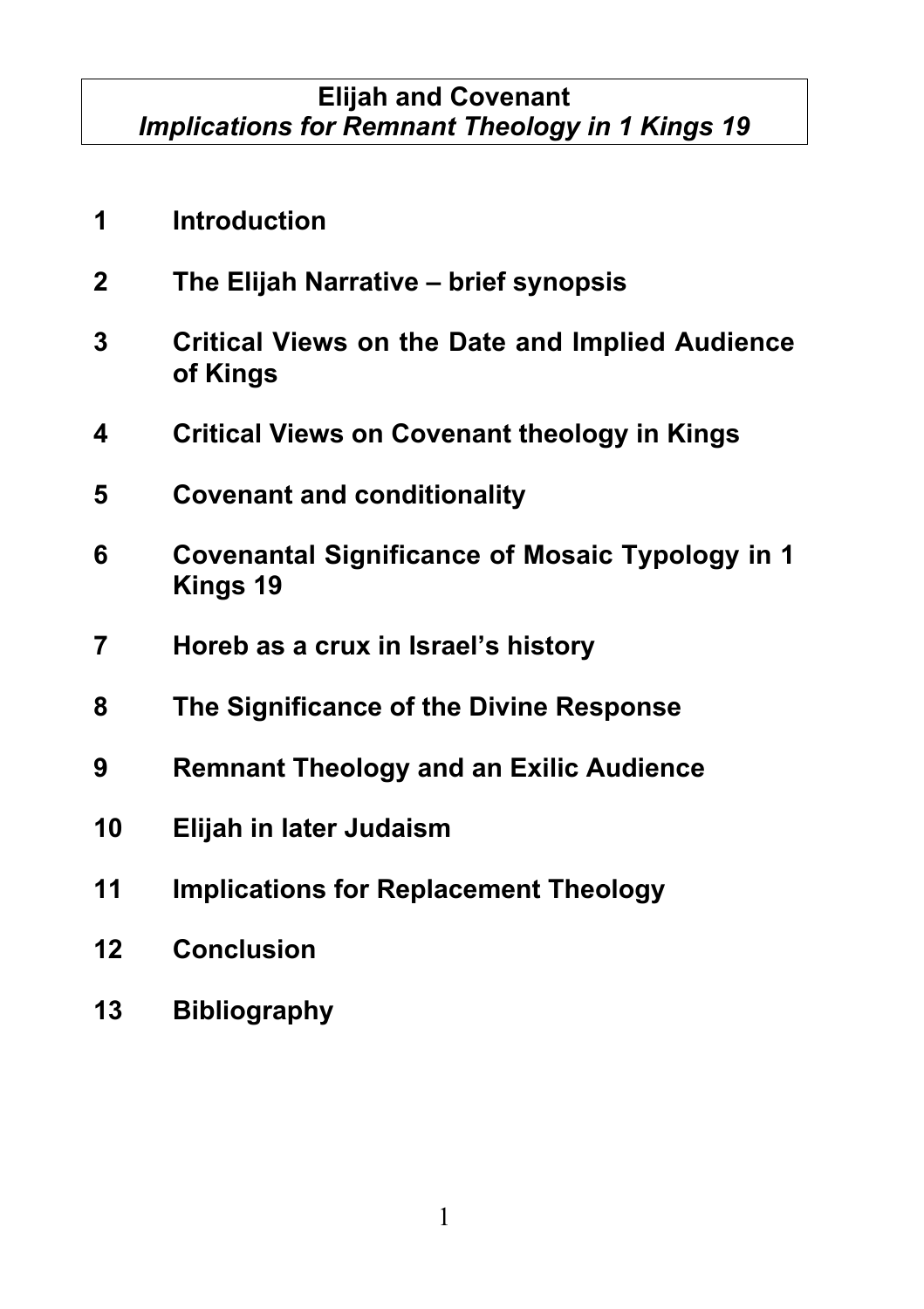# **1 Introduction**

One of the most important passages in the Hebrew Scriptures relating to God's covenant dealings with Israel is 1 Kings 19. While this passage deals with several themes, notably the Word of the Lord and the nature of divine revelation, the narrative functionality of the plot centres around Israel and the divine covenant. Until 1 Kings 19, Elijah's ministry was concerned with bringing repentance and restoration to Israel; from 1 Kings 19 that ministry of restoration is rescinded and the judgement of Israel is initiated, leading eventually to the Exile. In terms of Israel's covenant history, 1 Kings 19.15-18 should be seen as a hinge on which the history of Israel swings.

The purpose of this paper will be to show that 19.15-18 is a crucial passage for understanding the theology of covenant and promise in Israel's history, and in later Judaism. In the moment of judgement there is offered a Remnant Theology, which by maintaining an insistence that a remnant of Israel will always remain whatever else occurs, precludes the kind of total supercessionism prevalent in Replacement Theology.<sup>1</sup>

## **2 The Elijah Narrative – brief synopsis**

Elijah is a strange character, like many prophets. He appears almost out of nowhere, simply emerging in 1 Kings 17.1 as 'Elijah the Tishbite', does various bizarre things, then disappears in the most dramatic exit in the OT (2 Kings 2). Due in part to the manner of his exit, he becomes a highly venerated prophetic icon in Inter-testamental

 $1$  Certain ideas and material presented in this paper are adapted from my unpublished MA dissertation *"Why Horeb? The Wider Significance for Israel of Elijah's Encounter on the Mountain"* (2006)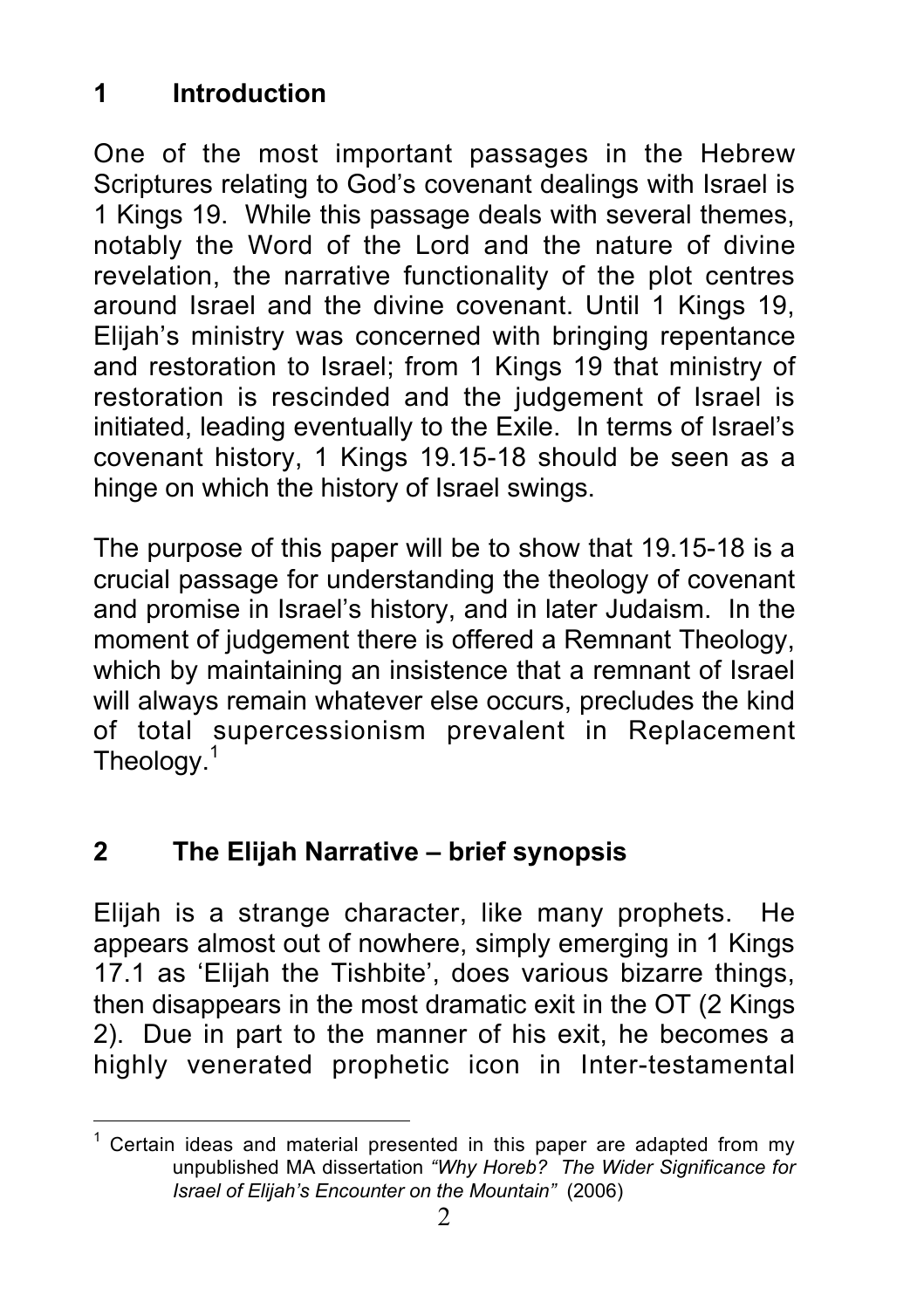Judaism. In the Christian arrangement of the OT canon, the order of the Jewish Scriptures is rearranged for various reasons, but one key effect is that the promise in Malachi that Elijah will return becomes the very last verse of the Old Testament, $2$  dramatically linking the promise and expectancy of the returning Elijah with the events of the New Covenant.

In 1 Kings 17 Elijah cryptically promises a divinely ordained drought, is fed in the wilderness by ravens, travels north to be fed by a gentile widow whose jar of flour and jug of oil miraculously supply both her and Elijah, and returns her son to life. In 1 Kings 18 he confronts King Ahab, arranges a showdown with the prophets of Baal on Mount Carmel, calls down fire from heaven, has the false prophets slaughtered, and brings an end to the drought. All of this is at the Lord's express command (18.36).

In 1 Kings 19 Elijah flees from the heathen Queen Jezebel. Despite the victory of Carmel, despite Yahweh manifesting his power with fire from heaven, and despite bringing an end to the three year drought which Elijah had predicted, the political situation remains unchanged, unbelieving Israel is by and large unmoved. Elijah's mission to bring repentance is making no progress.

So Elijah flees south, and with angelic assistance makes the journey to Horeb (Sinai), the very mountain where the divine covenant with Israel had been inaugurated centuries before. There are a number of deliberate parallels with the story of Moses in Exodus, such that this encounter is clearly intended as some kind of sequel. However if Elijah, or the reader, is hoping for a fresh reworking of covenant promises, both are mistaken. In answer to Elijah's repeated

 $\frac{1}{2}$  $2$  Malachi 4.5 & 6 in Christian Bibles; Malachi 3.23 & 24 in Hebrew Bibles.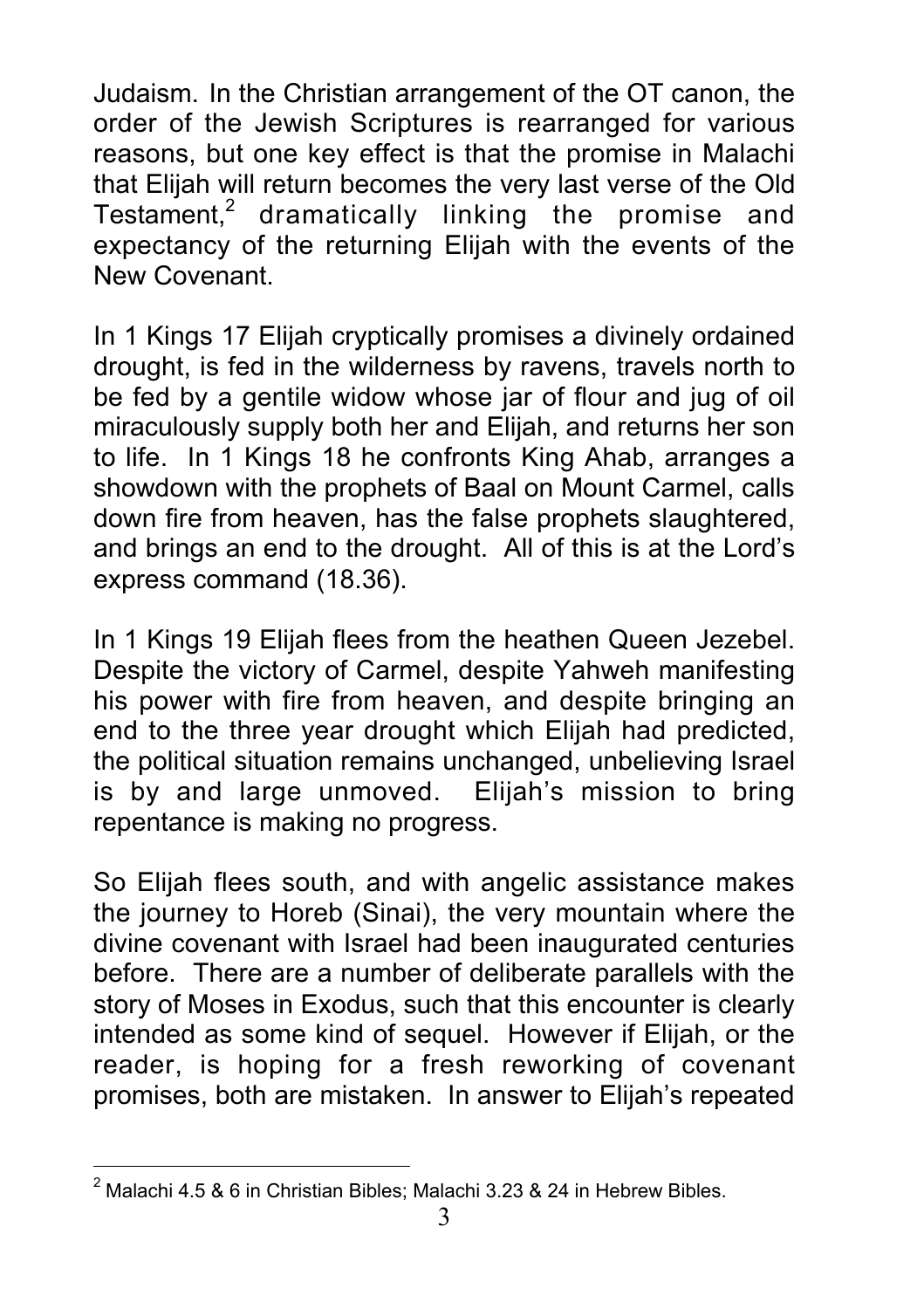complaint against Israel, that they have broken the covenants, the Lord's answer is devastating.

Elijah's mission is rescinded and recast, instead of a ministry of repentance and reconciliation, he is recommissioned to a new ministry of initiating judgement. From this point the clock ticks down to the exile. It is not inevitable, God is to send a host of prophets to warn Israel of her ways, yet unless she takes heed, the process of judgement has begun. A process that in one sense ends only with the exile to Babylon, and yet in another is still ongoing when the Messiah agonises over Israel's failure to respond,<sup>3</sup> and presumably anticipates a further fulfilment of iudgement in AD 70.

### **3 Critical Views on the Date and Implied Audience of Kings**

We must imagine the Elijah story being orally transmitted over centuries, but there is every likelihood that the present version was put into written form during the Babylonian Exile.

Paul House provides a useful summary of views on authorship, concluding with his preference for 'a single author who wrote about 550BC', who sought to account for 'Israel's tragic loss of the land as it was promised in the Pentateuch', who 'was influenced by Deuteronomy and the covenant concept', and who 'looked to God's earlier promises as proof that Israel was not finished<sup>".4</sup>

Others agree that 'Kings took its final shape in the early years of the Babylonian exile' so that 'exilic Jews were the

<sup>-&</sup>lt;br>3  $3$  Matthew 23.37; Luke 13.34

<sup>4</sup> Paul House *1, 2 Kings* (Nashville, Broadman & Holman, 1995) 28-39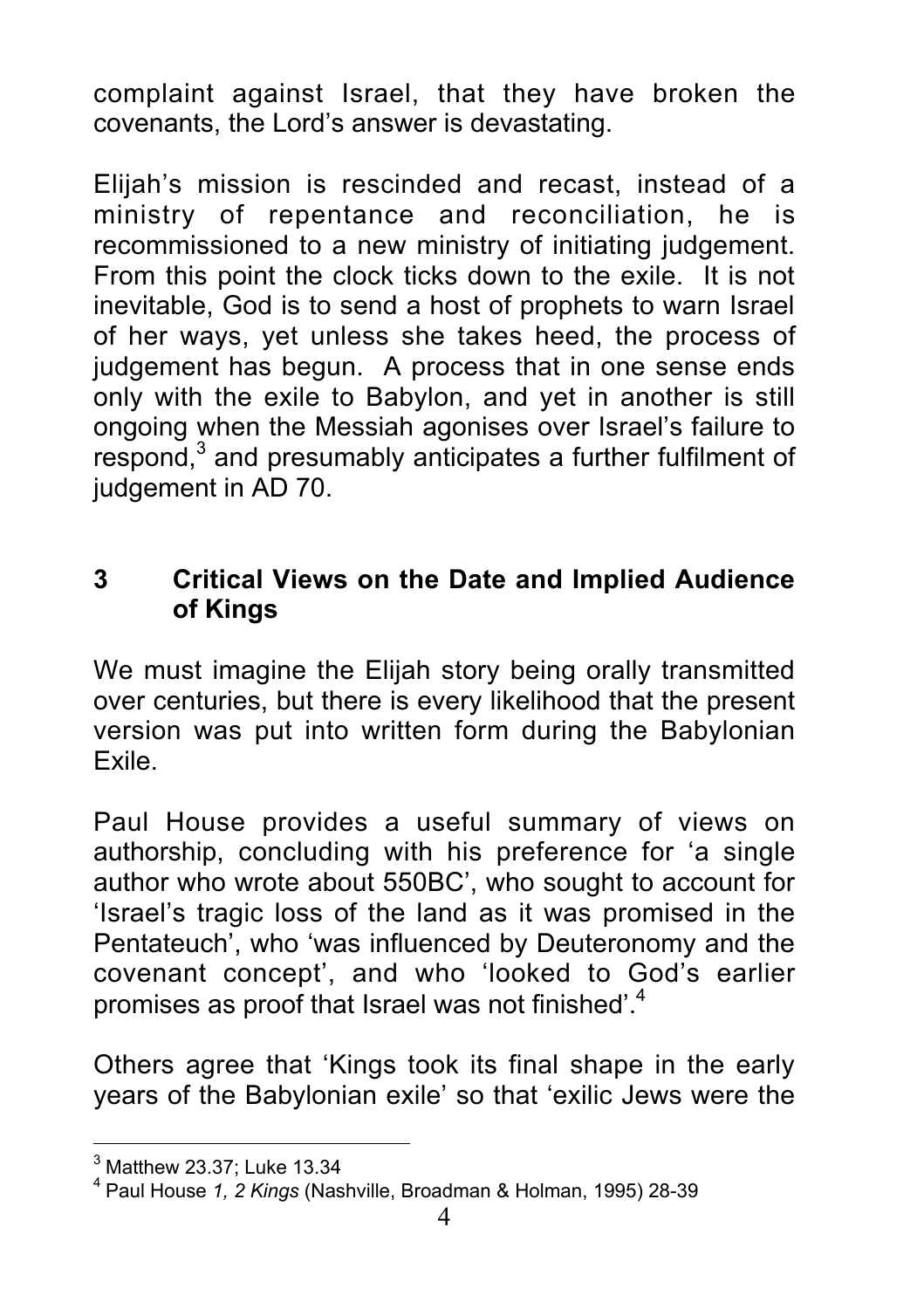intended audience'; $5$  'a single final author in the exilic period";<sup>6</sup> and that 'the readers can be identified with the exiles in Babylon'.<sup>7</sup>

Certainly the interests of an exilic readership sit readily with many of the ideas explored in the text. Assuming an exilic dating, it appears Elijah was rapidly attaining 'the stature and strength which continue in subsequent tradition', becoming the 'quintessential hero' in the Mosaic prophetic tradition, $8$  as demonstrated by the 'respect and reverence in which Elijah was held in the circles that transmitted the stories of his life's work'.<sup>9</sup> Elijah's acquired status in later Jewish thinking is important in assessing his role in covenant history, and will be examined further.

## **4 Critical Views on Covenant Theology in Kings**

A range of scholarly opinion has identified the main theme of Kings being the judgement of Israel within a covenant context, balanced by a message of future hope. Gordon McConville speaks for many with two seminal phrases that 'Kings is arguably all about a loss of identity',  $10^{\circ}$  and yet there will be 'grace in the end'.<sup>11</sup> Likewise lain Provan identifies a key theme of Kings being Yahweh as judge, though judgement will not extinguish his Promise.<sup>12</sup>

<sup>-&</sup>lt;br>5 <sup>5</sup> Richard Nelson *First and Second Kings* (Interpretation; Atlanta, John Knox Press, 1987) 4

<sup>6</sup> Gordon McConville 'Narrative and Meaning in the Books of Kings' *Biblica* 70 (1989) 46 7

Terence Fretheim *First and Second Kings* WBC (Louisville, Westminster John Knox Press, 1999) 8

 $8$  John Olley 'YHWH and His Zealous Prophet: The Presentation of Elijah in 1 & 2 Kings' *Journal for the Study of the Old Testament* 80 (1998) 25 <sup>9</sup>

<sup>&</sup>lt;sup>9</sup> Mordechai Cogan *1 Kings* Anchor Bible (New York, Doubleday, 2001) 93 <sup>10</sup> McConville *Narrative and Meaning* 34

<sup>&</sup>lt;sup>11</sup> Gordon McConville *Grace in the End* (Carlisle, Paternoster Press, 1993)

<sup>&</sup>lt;sup>12</sup> Iain Provan 1 and 2 Kings NIBC (Carlisle, Paternoster, 1995) 11-13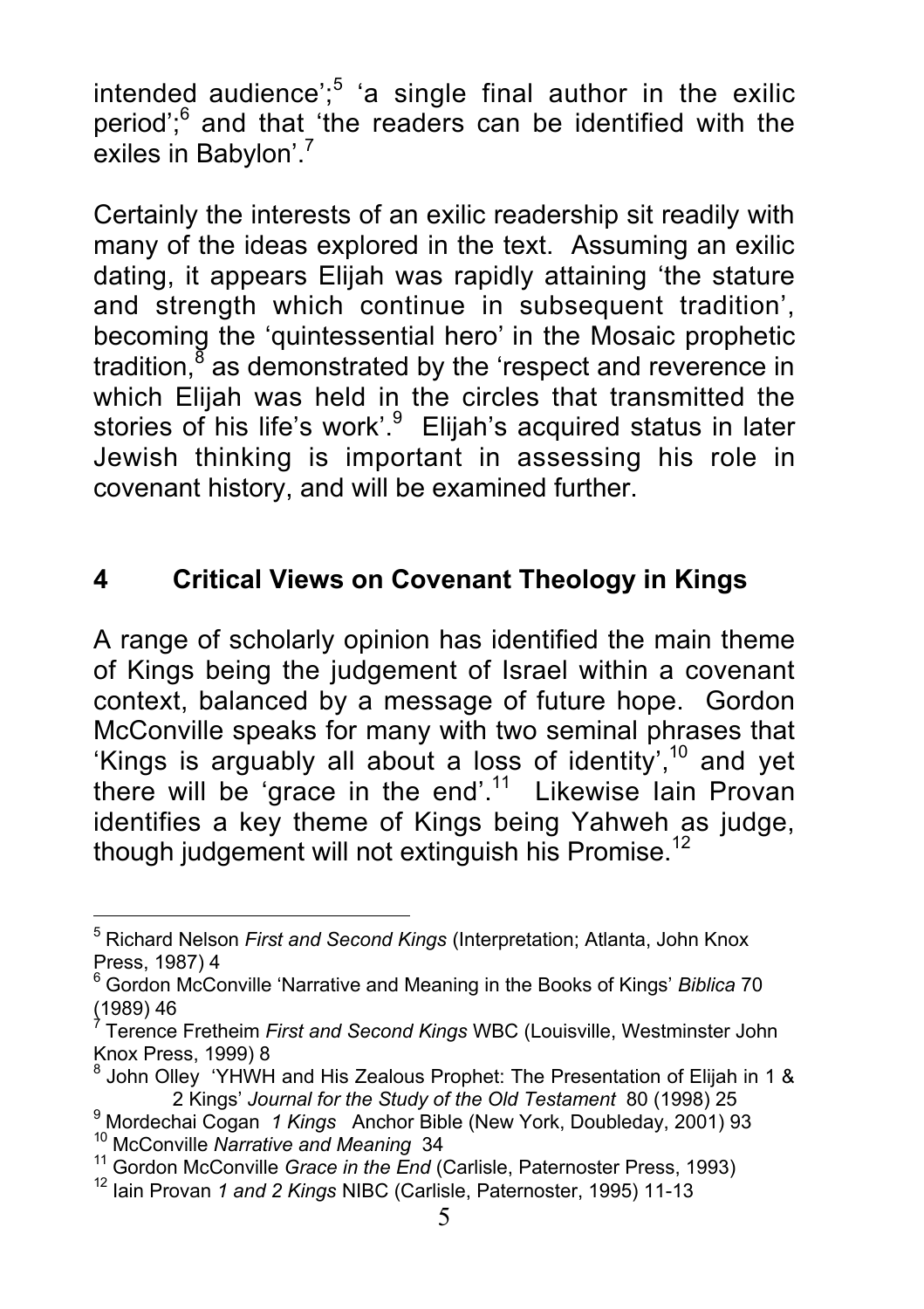Paul House includes the following as key OT ideas which reach fulfilment in Kings: Israel continually transgresses the Mosaic covenant which brings the punishments of Deut 27- 28, the Davidic line loses its kingdom and thus the Davidic promise is 'reinterpreted from a physical to a spiritual reality', since temple worship ends priests have no function, and the sole residual element of Israel's spiritual heritage becomes the prophetic movement.<sup>13</sup>

Terence Fretheim suggests that 'the book of Kings is relentless in speaking sharply about the basic reason for Israel's tragic history;' identifying that 'God's word of judgement', and 'God's word of promise' both shape Israel's history. He summarises that 'Israel's history is lived out within a tension of judgement and promise';  $14$  and considers an important aspect of Kings to be the tension between literality of promises given and the elasticity and ambiguity in their fulfilment, an interesting observation when analysing the cryptic nature of the judgement-command given to Elijah in 19.15-18, and the nature of its subsequent fulfilment.

Donald Wiseman considers Kings' main purpose to be not only a warning of judgement, but also a 'reminder of God's persevering love and grace', and significantly identifies God's promise to David being fulfilled through a remnant.<sup>15</sup>

## **5 Covenant and Conditionality**

The Deuteronomistic theology of Kings as a whole is deeply concerned with relating covenant conditionality to the failure

13 <sup>13</sup> House *1, 2 Kings* 71<br><sup>14</sup> Eretheim First and S

<sup>&</sup>lt;sup>14</sup> Fretheim *First and Second Kings* 10-14<br><sup>15</sup> Danald Wissman 1 and 2 Kings Tundal

<sup>&</sup>lt;sup>15</sup> Donald Wiseman 1 and 2 Kings Tyndale (Leicester, IVP, 1993) 16-21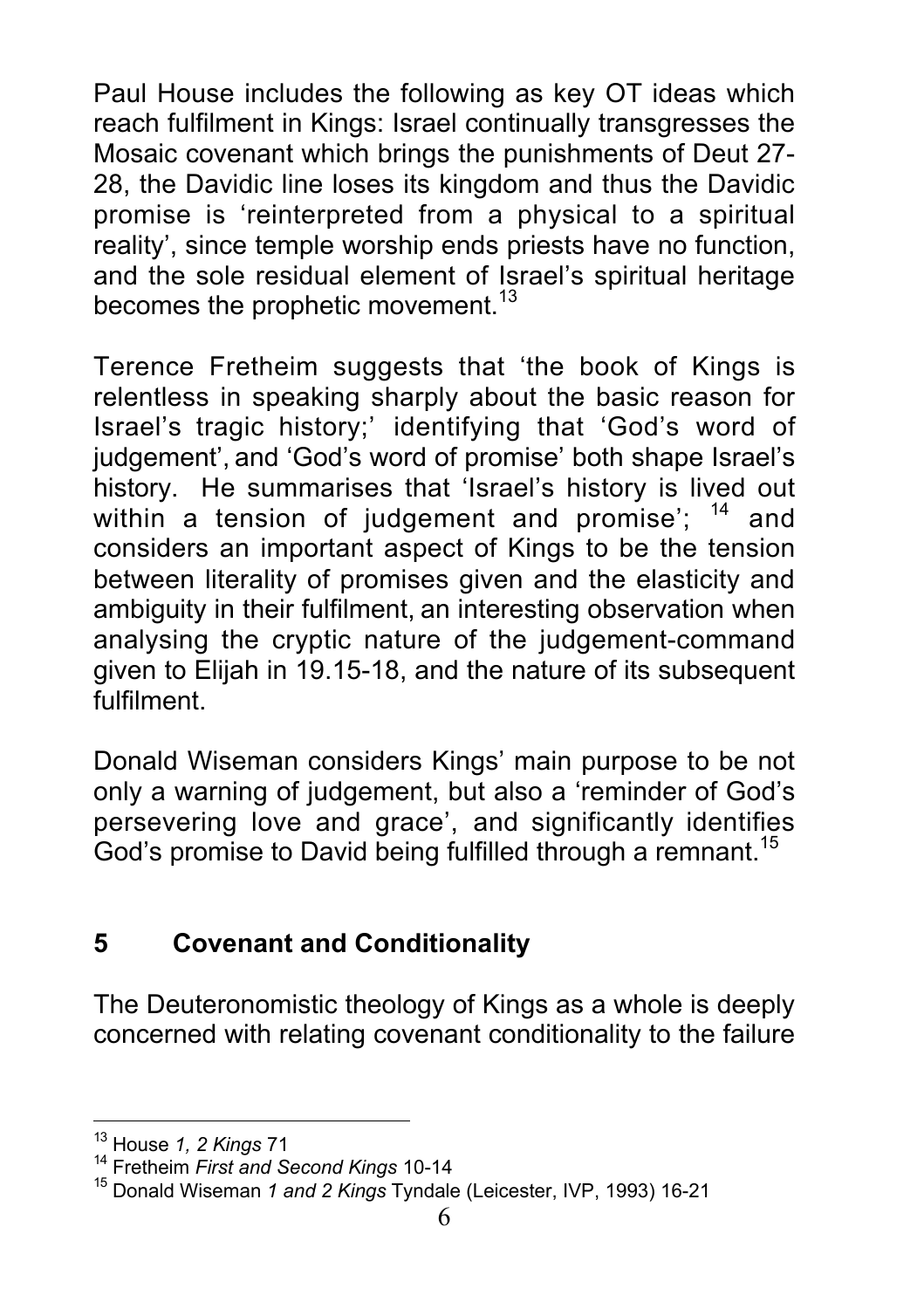of Israel.<sup>16</sup> In this context the emphatic repetition of Elijah's appeal to covenant cannot be ignored, and Yahweh's sweeping, dramatic, and drastic response supports his prophet's allegations by implementing the conditionality terms of the covenantal agreements.

Yet there is a good deal of disagreement as to how the interplay of covenant conditionality and the certainty of promise inter-react. The Deuteronomistic enterprise depends as a basic premise on the concept of covenant conditionality, $17$  that there is an element of judgement implied in the covenantal conditions if covenant requirements are not adhered to.

Childs observes that from Wellhausen onwards it was considered that the term *covenant* was specifically used in Deuteronomic circles to emphasise dependence on conditions which might be dissolved through disobedience.<sup>18</sup> In terms of the Sinai covenant, Childs supports Zimmerli believing that there was a "dialectic of promise and threat existing from the very inception of the law" so that "the prophets were simply executors of the threat of destruction always implicit in Israel's obligation of covenant loyalty".<sup>19</sup> In either case the implication of conditionality in covenant theology is clear.

Walter Brueggemann comments that "it can be argued that the covenant Yahweh made with Abraham is one of divine

 $16$  While it is commonly accepted that ideologically Kings supports the theological agendas of the 'Deuteronomistic' school, I have argued elsewhere that the 'Deuteronomistic' agenda was far more subtle than generally supposed; so that irony, deliberate ambiguity and whimsical Hebrew humour frequently combine to promote a subversion in which Deuteronomistic norms are constantly challenged, questioned, and tested. My unpublished MA thesis deals with this issue in more depth.

<sup>&</sup>lt;sup>17</sup> House 1, 2 Kings 34

<sup>&</sup>lt;sup>18</sup> Brevard Childs *Biblical Theology* (Minneapolis, Fortress Press, 1993) 135

Childs *Biblical Theology* 137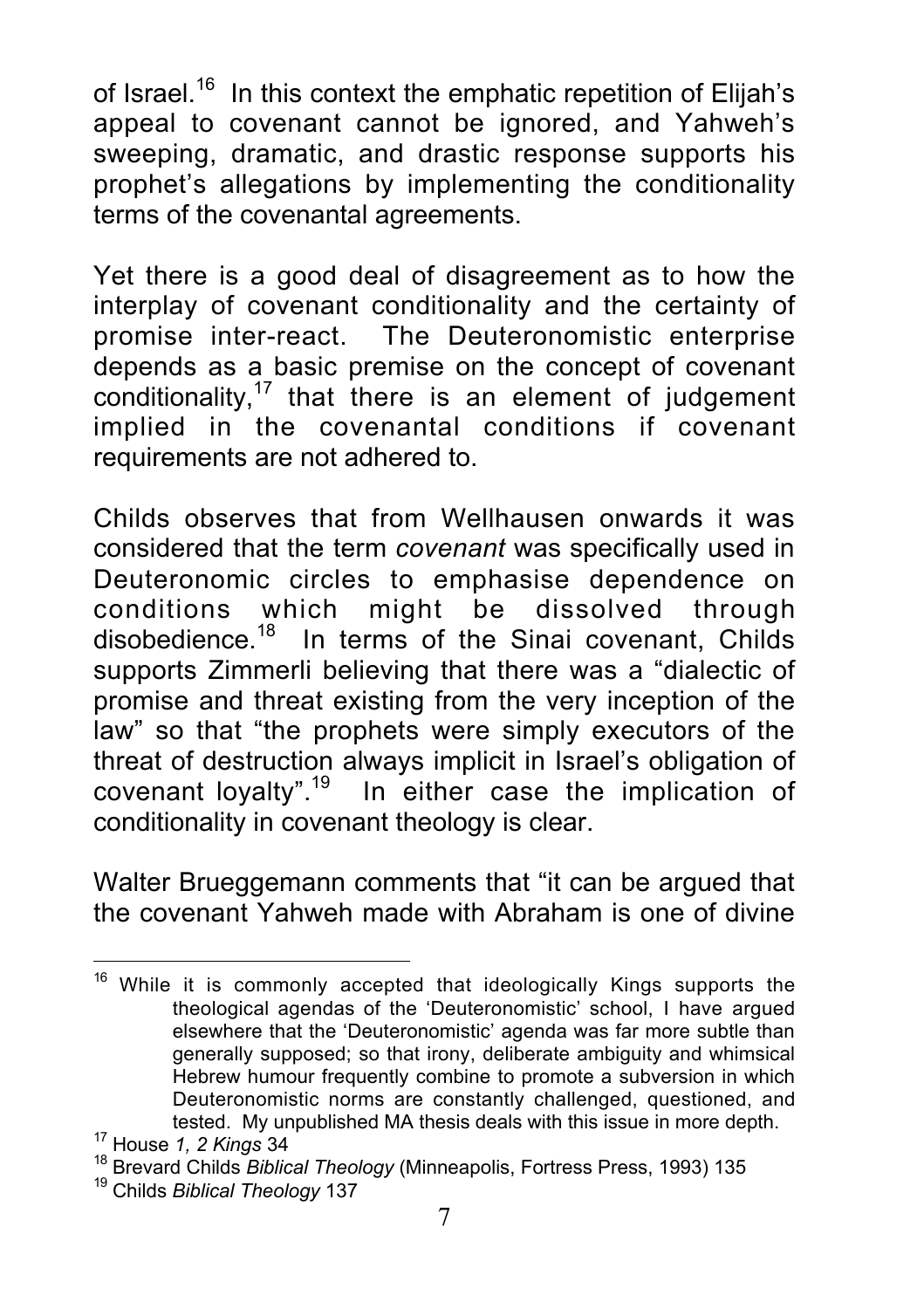initiative that is unconditional, and the covenant made with Israel at Sinai is one of human obligation".<sup>20</sup> Brueggemann cites Moshe Weinfeld as providing a compelling analysis in favour of "unconditional covenant in terms of 'land grant'";<sup>21</sup> and compares this with Levenson who "refuses any suggestion of tension or contrast and subsumes the royal (unconditional) covenant under the Mosaic (Torah-based)  $\overline{c}$ covenant".  $^{22}$ 

While Brueggemann himself considers that "it is futile and misleading to sort out unconditional and conditional aspects of Yahweh's covenant with Israel", he nonetheless avers that the divine relationship will "have within it dimensions of conditionality and unconditionality that play in different ways in different circumstances", $23$  which affirms that both conditionality and unconditionality will play functional and constituent roles in Israel's covenant history.

Regarding the Davidic covenant, Wiseman comments that many scholars see an inherent contradiction between promise and delivery. Wiseman suggests that although conditionality is present throughout the Deuteronomic history, as an integral part of a theology involving divine retribution, there is nonetheless an inherent promise not to destroy utterly, which is rooted in the patriarchal promise and is implicitly so cited in 2 Kings  $13.23^{24}$  Similarly, Fensham points out that even within the episode of the breaking of the Sinai covenant recounted in Exodus 32, the patriarchal (as promised to Abraham, Isaac and Jacob)

20 Walter Brueggemann *Theology of the Old Testament* (Minneapolis, Fortress Press 1997) 418

<sup>21</sup> Brueggemann *Theology* 418; Moshe Weinfeld *'The Covenant of Grant in the Old Testament and in the Ancient Near East'* JAOS 90 (1970) 184- <sup>203</sup> <sup>22</sup> Brueggemann *Theology* 418; Jon D Levenson *Sinai and Zion: An entry into*

*the Jewish Bible* (Minneapolis, Winston Press, 1985)<br><sup>23</sup> Prussesmann Theology 440; see also Childe Ribliash Theolo

<sup>&</sup>lt;sup>23</sup> Brueggemann *Theology* 419; see also Childs *Biblical Theology* 420<br><sup>24</sup> Wiesman 1 and 2 Kinss 22

Wiseman *1 and 2 Kings* 22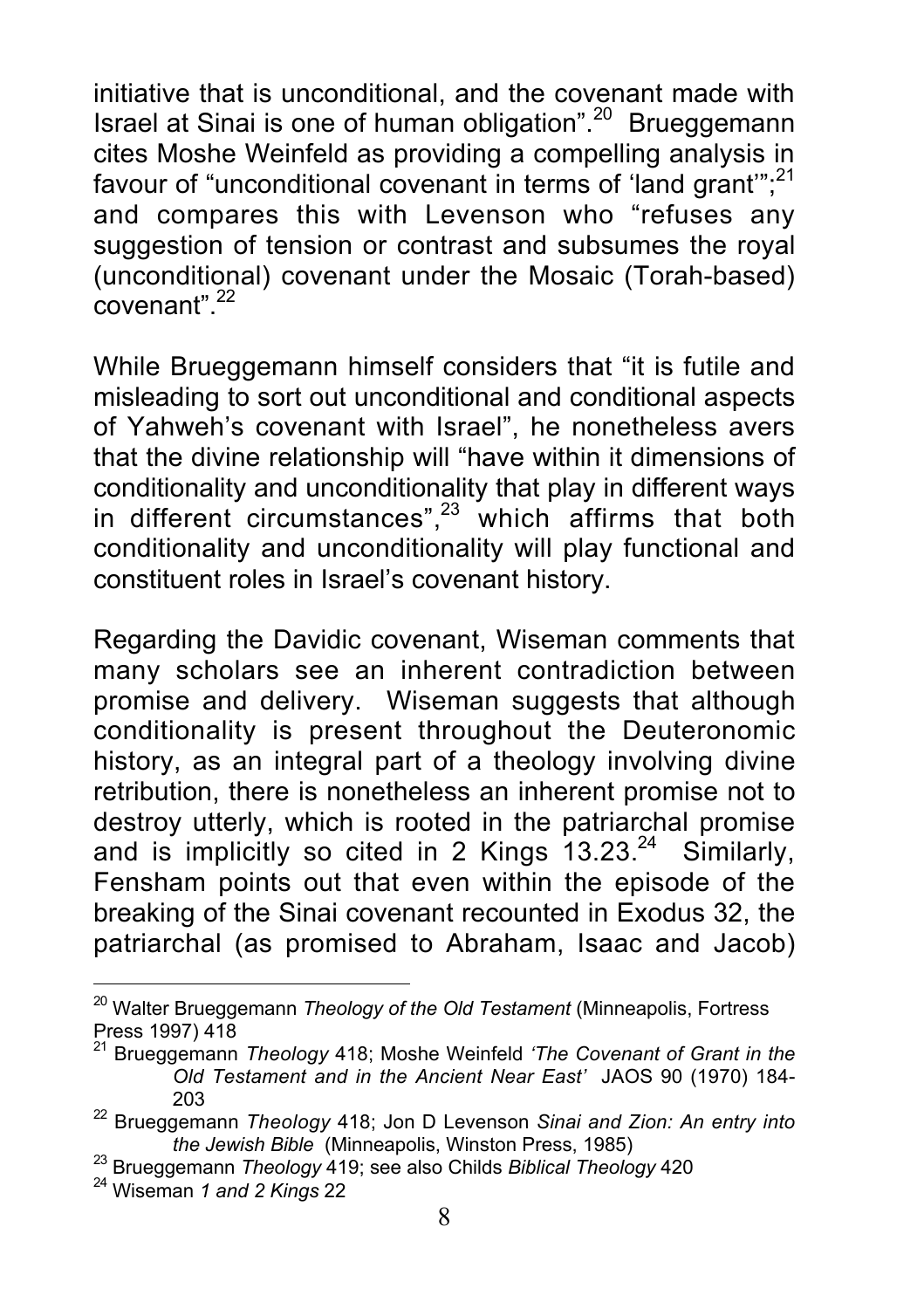covenant was specifically evidenced as continuing in force  $(Ex 33.1)^{25}$ 

Even if, with Brueggemann and Childs, we are suspicious of the mechanisms by which conditionality and unconditionality act within covenant theology, the tensions within this inherent ambiguity are containable within the parameters of a remnant theology. So Wiseman summarises that 'later Jewish and Christian tradition sees that, despite the conditionality, God kept a remnant of his people alive'.<sup>26</sup> Thus the core promise for the people and the Land remains intact and is irrevocable.

If a significant aspect of the Horeb narrative is the proposition of a remnant theology in the face of deep disappointment in covenantal expectations, then the very possibility of remnant theology exists precisely because any conditionality inherent in the later covenants still leaves the irrevocable nature of the patriarchal promise intact.

### **6 Covenantal Significance of Mosaic Typology in 1 Kings 19**

Most scholars note the similarities with Moses' earlier encounter on the same mountain, a parallel which immediately suggests covenant significance, and many follow Childs in considering whether or not 'Elijah is presented as Moses *redivivus*'. <sup>27</sup>

Cohn acknowledges Horeb as 'the place of covenant making', and identifies the grammatical use of the article to

25 FC Fensham "Covenant, Alliance" in *New Bible Dictionary* (Leicester, IVP, 1996) 236

<sup>&</sup>lt;sup>26</sup> Wiseman 1 and 2 Kings 22<br><sup>27</sup> Wiseman 1 and 2 Kings 45; Brevard Childs "On Reading the Elijah Narratives" *Interpretation* 34 (1980) 135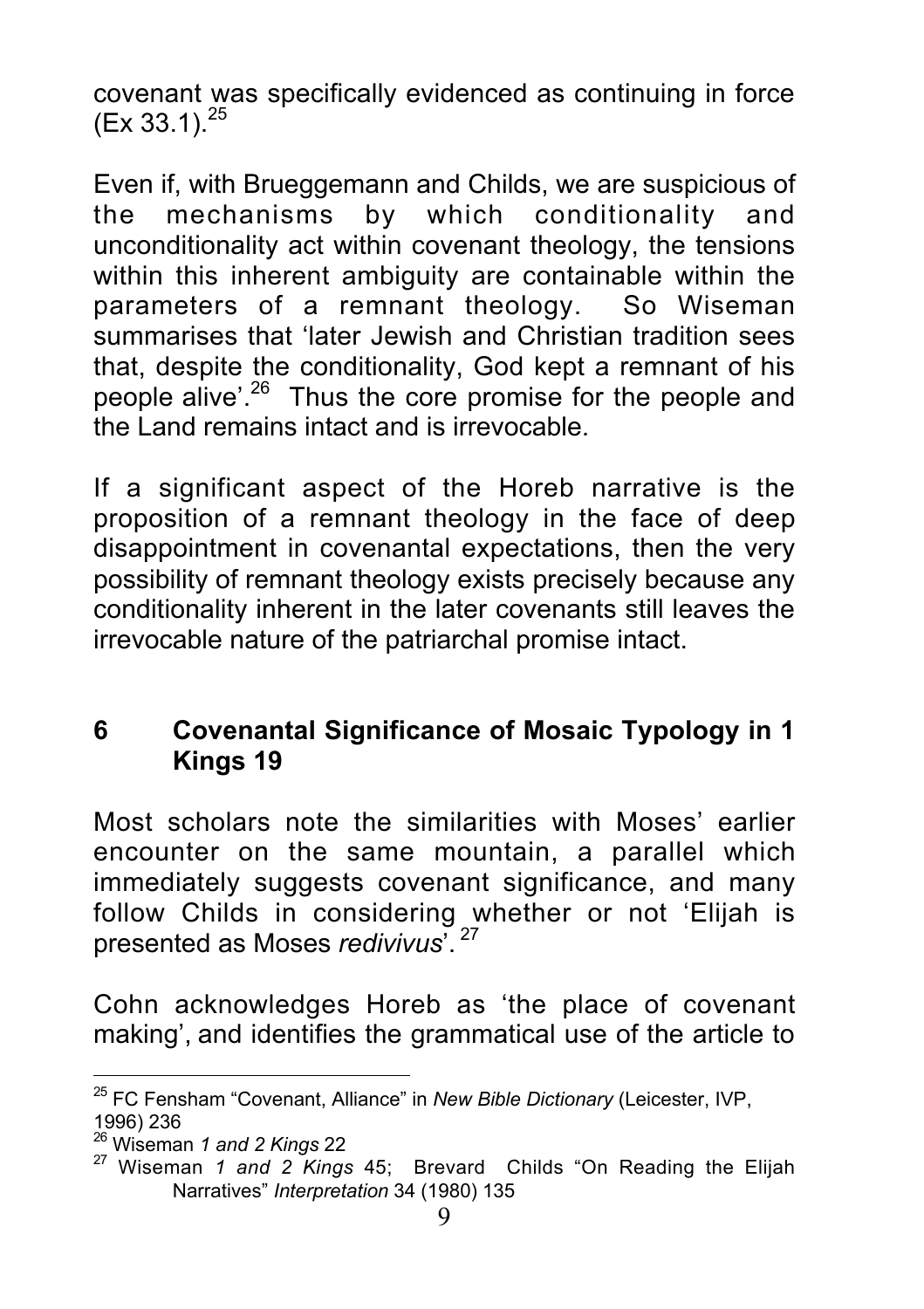identify '*the* cave' as 'probably indicating the place on the mountain where Moses stood'.<sup>28</sup> The view that *the* cave should be identified with the cleft in the rock in which Moses was hidden, is a view 'which is as old as the Talmud'.<sup>29</sup>

Dumbrell recognises that after Beersheba 'the Mosaic typology, so important for our understanding of this account, begins to take over', and agrees with Cohn that 'The use of the Hebrew article with *cave* cannot be explained as the generic use of the article. Rather the precise parallels with Moses' experience as covenant mediator on Sinai are being drawn for Elijah.' He notes 'remarkable parallels in Elijah's circumstances to that of Moses', but agrees that 'covenant renewal is not the issue which the theophany takes up'.<sup>30</sup>

Mordechai Cogan discerns a deliberate literary technique, noting that 'throughout, the narrator has creatively used motifs associated with Moses, enriching his tale with literary allusions that, at times, attain verbal resemblance to the earlier tradition'. The motifs he discerns include the forty days journey (Exod 24:18); Moses' abstinence from food and water (Exod 34:28); both stood in a cave or crevice (Exod 33:22); Elijah covers his face with his cloak while Moses is covered by the hand of Yahweh (Exod 33:23); while the earthquake, wind and fire is surely the most direct literary reference to the Sinai encounter (Exod 19:18). Cogan concludes that 'Elijah is depicted as having reached the pinnacle of his career, privileged with a personal revelation of Moses-like dimensions'. <sup>31</sup>

28 Robert Cohn "The Literary Logic of 1 Kings 17-19" *Journal of Biblical*

*Literature* 101/3 (1982) 342<br><sup>29</sup> Bernard Robinson "Elijah at Horeb: 1 Kings 19:1-18 – A Coherent Narrative"<br>Revue Biblique No 98 (1991) 529 n 9

*Revue Biblique* No 98 (1991) 529 n 9 <sup>30</sup> William Dumbrell "What are you doing here? Elijah at Horeb" *Crux* 22/1 (1986) 14-18 31 Cogan *1 Kings* 456-7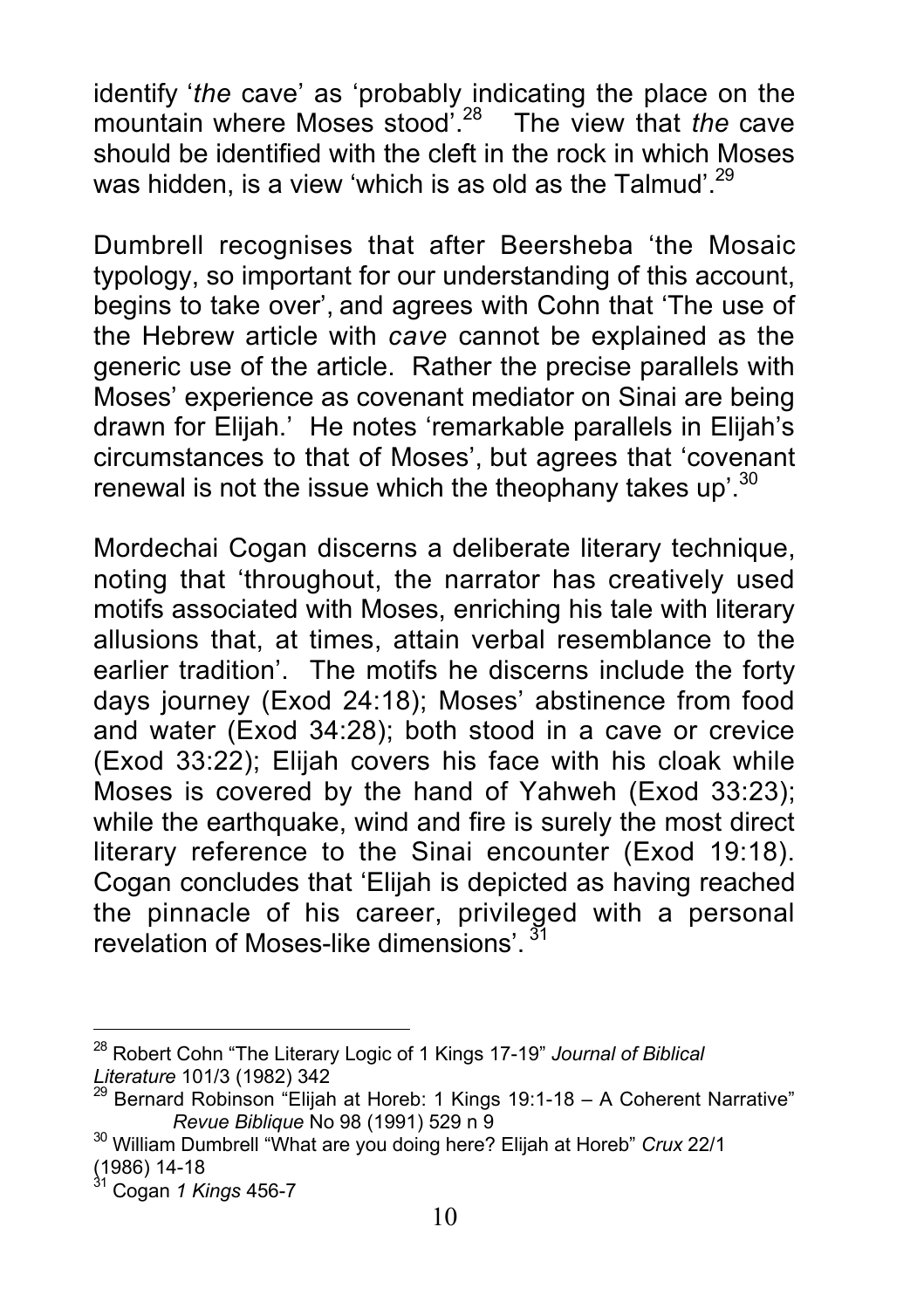Given the strength of the Mosaic parallels, we must identify the covenant as the central issue of the chapter's focus. The Mosaic allusions are deliberately nuanced, the encounter on the holy mountain can only be intended as a sequel to the Mosaic encounter with covenantal implications. But here is no renewal of covenantal commitment by Yahweh or Israel, rather we find a deconstruction; not a new beginning, but a reversal; the beginning of the end, the explanation of the exile.

So: 'the covenant concluded at Sinai … is forsaken, and the prophetic institution, founded by … Moses is breaking down. Everything which was started by Moses seems to fall apart … the theophany at Horeb announces that an important intervention by Yahweh is at hand … a decision which is going to change the current of history.<sup>32</sup>

# **7 Horeb as a crux in Israel's history**

We have increasingly demonstrated that Elijah's encounter at Horeb should be seen as an important crux in the covenant history of Israel. Walter Brueggemann puts Elijah's encounter at Horeb in context as one of three major encounters, along with Abraham and Moses, which are 'pivotally important for the life and self-preservation of  $\Gamma$ Israel'.  $33$ 

The transition from Elijah to Elisha can be summarised that, 'while Elijah represents a warning and compelling prophecy … Elisha represents active engagement in politics in order to start the time of judgement and purification when the

<sup>&</sup>lt;sup>32</sup> Johan Lust "A gentle breeze or a roaring thunderous sound? Elijah at Horeb: 1 Kings 19:12" *Vetus Testamentum* 25/1 (1975) 113 <sup>33</sup>

Brueggemann *Theology* 571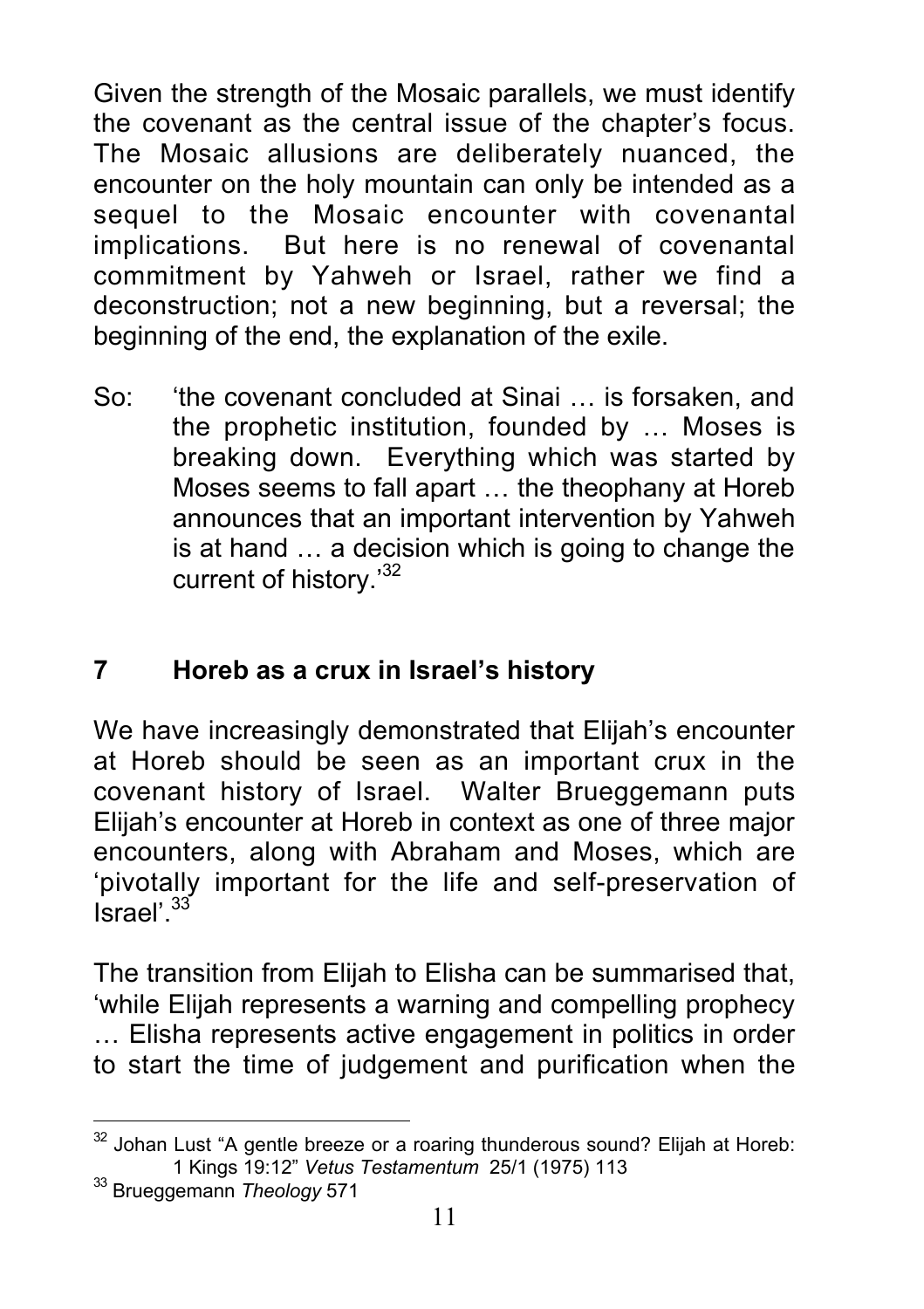conversion has failed and the covenant is broken'; and so although Elijah 'worked hard for the life-saving conversion of Israel' he was ultimately unsuccessful, and 'Israel's lack of change forced the extermination of Israel initiated by Yahweh<sup>'34</sup>

We should see that the Horeb encounter is centred on the moral failure of the nation and the deserved ensuing judgement. So Uriel Simon summarises:

> 'On Mount Horeb Elijah's zealousness for his God receives full backing, the culpability … is laid squarely on the shoulders of the people, and his indictment of Israel provides … justification for the drastic severity with which the Lord will henceforth judge His people'.<sup>35</sup>

### **8 The Significance of the Divine Response (19.15-18)**

This brings us to consider the nature of the Divine response to Elijah in 19.15-18. Elijah has complained that "the Israelites have forsaken your covenant, thrown down your altars, and killed your prophets with the sword". $36$  The Lord's response is a validation of Elijah's analysis of the tragic state of covenant rejection by the nation. Elijah is not told to return to his former ministry of bringing Israel to repentance; that is clearly over; neither is he removed from ministry; instead he is given the serious and weighty duty of

34 Susanne Otto "The Composition of the Elijah-Elisha Stories and the Deuteronomic History" *Journal for the Study of the Old Testament* 27/4 (2003) 505-6 <sup>35</sup> Uriel Simon *Reading Prophetic Narratives* (Bloomington, Indiana University,

<sup>1997)225</sup>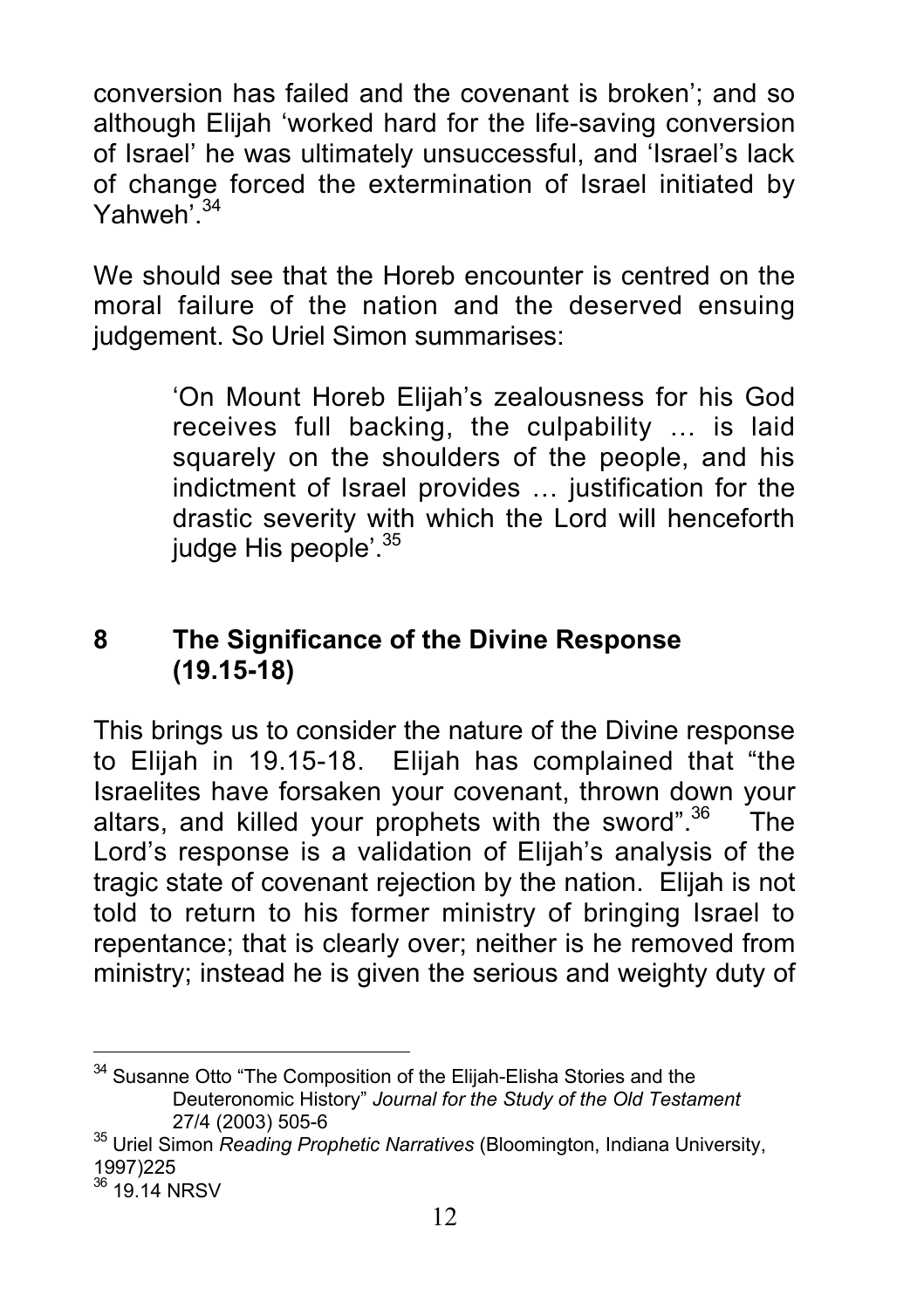instituting a process of judgement, a process which will take decades to work through.

The revised commission has to be seen as formulaic and typological, consciously stylistic in its presentation. While the details bear only the widest kind of reference to their later narrative fulfilment, this reflects the tension between literality of prophetic utterances and the elasticity and ambiguity in their fulfilment throughout Kings, as already noted by Fretheim.<sup>37</sup>

The revised commission symbolically affirms Yahweh's rule over Gentiles, kings and prophets; it offers judgement through Gentile agencies, disruption of dynastic expectations, and a prophetic 'sword' which tears down as well as binds up. And yet, importantly and symbolically, a holy remnant is offered, seemingly almost as an afterthought, but a concept of the utmost significance.

Following Yahweh's covenant-reversal formula for judgement, here is a covenant-affirming promise of survival. Since the number seven thousand is typological,<sup>38</sup> being a 'round number and a multiple of seven, the perfect number',<sup>39</sup> it is 'symbolic of a perfectly complete and not insignificant number'.<sup>40</sup> Identifying that seven thousand will be saved is a message of comfort that 'in the face of a terrible future there is hope of survival', $41$  and a 'reminder of God's persevering love and grace'.<sup>42</sup>

Walter Brueggemann emphasises that the force of the Hebrew verb is better rendered as *I will provide* rather than *I*

<sup>--&</sup>lt;br>37 <sup>3</sup>' Fretheim *First and Second Kings* 13<br><sup>38</sup> Cease *1 Kings 1*54: Simon Branheti

<sup>&</sup>lt;sup>38</sup> Cogan 1 Kings 454; Simon *Prophetic Narratives* 324 N140

Gwilym Jones *1 and 2 Kings Vol II* NCBC (London, Marshall Morgan & Scott, 1984) 335<br><sup>40</sup> Winama

<sup>&</sup>lt;sup>40</sup> Wiseman *1 and 2 Kings* 174<br><sup>41</sup> Volkmar Fritz *1.* 8. 2 Kings (N

Volkmar Fritz *1 & 2 Kings* (Minneapolis, Fortress Press, 2003) 199 <sup>42</sup>

Wiseman *1 and 2 Kings* 16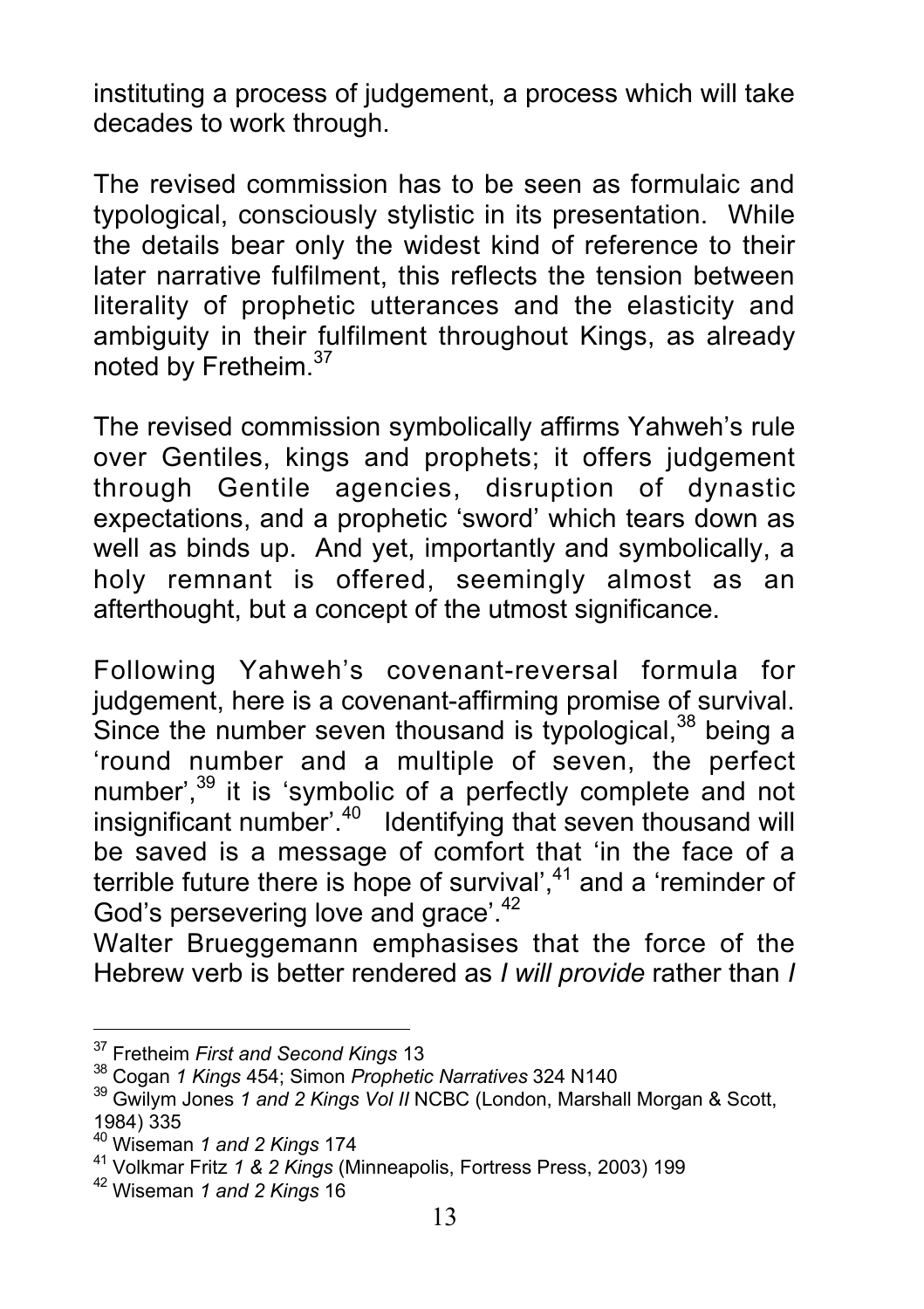*will leave*, so emphasising the assurance of promise, and indicates that Paul understands the significance of the passage in exactly this way in Romans 11.<sup>43</sup>

Paul is essentially arguing against the finality of a replacement-type theology, saying that "God has not rejected his people whom he foreknew."(Romans 11.2 NRSV).

Paul then illustrates his point by quoting both Elijah's protestation and the divine reply:

"Do you not know what the scripture says of Elijah, how he pleads with God against Israel? 'Lord they have killed your prophets, they have demolished your altars, I alone am left and they seek my life.' But what is the divine reply to him? 'I have kept for myself seven thousand who have not bowed the knee to Baal.' So too, at the present time, there is a remnant chosen by grace." (11.3-5 NRSV)

Not only did Paul understand the promise of the 'seven thousand' as a symbolic promise of a holy remnant, but a promise which continued to apply after the inauguration of the New Covenant. Paul's application seems twofold, relating in part to the holy remnant of Jewish believers who have found faith in Messiah, yet further in Romans 11 also keeping in mind those of the Jewish nation who may yet be 'grafted in' again (11.23).

The fundamental concept of a persistent remnant is therefore capable of other valid expressions, including the survival of Israel as a nation, against all the odds, into our own generation.

43 Brueggemann states "Paul understands the theological significance of the verb and so understands a theological remnant" Walter Brueggemann *1 & 2 Kings* (Georgia, Smith & Helwys, 2000) 241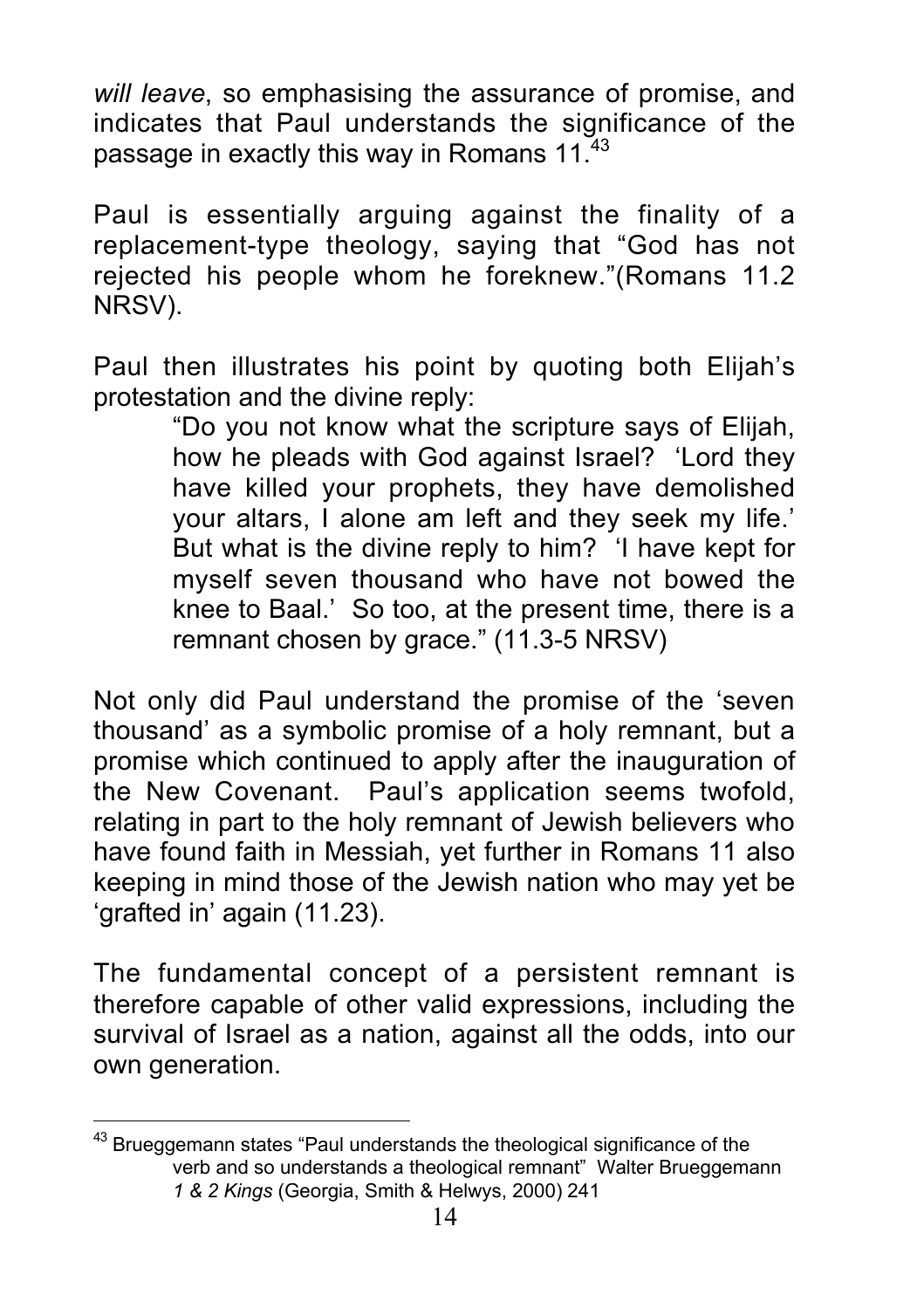# **9 Remnant Theology and an Exilic Audience**

It is helpful in appreciating the significance of remnant theology to remind ourselves how the original hearers would have perceived this passage. We have already argued that while the Elijah saga was orally transmitted over centuries, there is excellent scholarly support for the proposal that the present version was put into written form during the Babylonian Exile.

Certainly the theological issues which would deeply affect an exilic readership populate the text. If the exiles are facing theological questions about the survival of Israel and Yahweh-ism, then any narrative composed for their readership should be interpreted as offering theological insights to those very questions which would disturb exilic readers. *Why has this happened? Is there hope?* If 'Kings is arguably *all about* a loss of identity<sup>',44</sup> then the exiles are deeply concerned to know whether Israel, the covenant people, will continue in any meaningful shape or form.

It is not difficult to imagine a Babylonian diaspora readily empathising with Elijah, himself sitting disconsolate in the desert. Like them he is outside the Land.<sup>45</sup> like them he wonders whether Yahweh still cares, like them he seems impotent before a pagan ruler, like them he needs comfort, succour, and assurance. If by the time of the exile, Elijah is already a legendary prophetic icon, then here he is an eminent symbol of exilic discomfort. Thus Elijah is an exilic symbol, one who by entering into their loss of hope, brings them hope.

<sup>-&</sup>lt;br>44

<sup>&</sup>lt;sup>44</sup> McConville *Narrative and Meaning* 34<br><sup>45</sup> Beersheba traditionally symbolises the southernmost point of promised territory.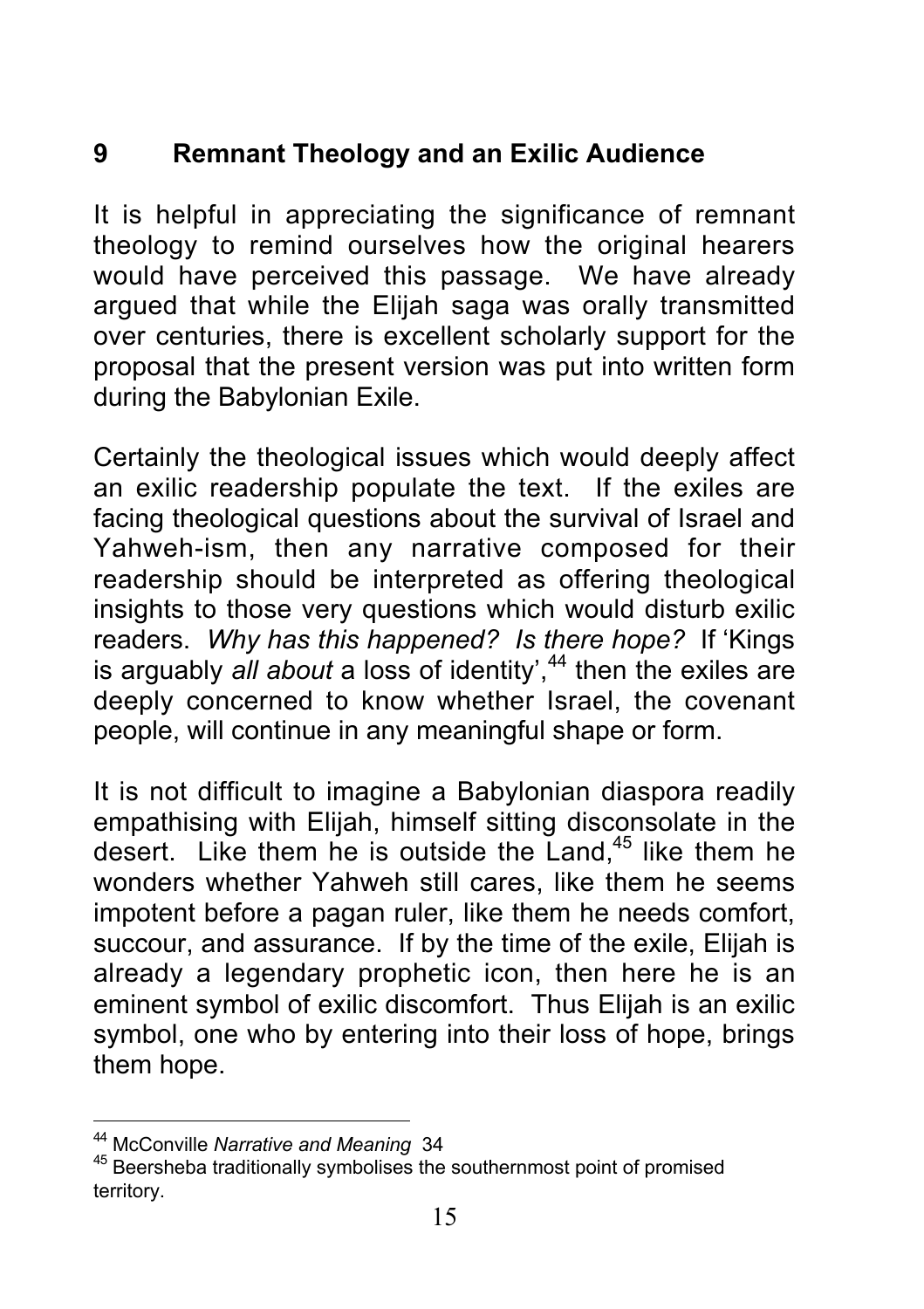If the exiles can identify with the Elijah of 1 Kings 19, because they feel that have sat with him in the desert, then they hope his story may tell them what the God of Israel might do for them, his exiled people. While the exiles learn theologically that at Horeb the hinge of history turned, and Yahweh's judgement began to unfold, they also learn emotionally that the future goes on.

An exilic audience would need little convincing of the severity of God's judgement. What they did need, besides understanding what caused the judgement, was a reason to hope. If the loss of the Northern Kingdom was when the ten tribes were lost, then this presents a terrible threat for the Babylonian exiles. Would they also perish? So in the very moment of passing judgement, the narrative places centre stage the doctrine of a remnant, so essential to exilic hopes for survival.

'And yet a remnant shall be saved'. Following Yahweh's covenant-reversal formula for judgement, here is a covenant-affirming promise of survival. Here is a message to give the exiles hope. Like Elijah they can never quite go back to where they were, and yet the promise of hope is there, of 'grace in the end'.<sup>46</sup> Covenant reversal is not the end, since with Yahweh there is always *hesed*, so always hope.

How the exilic audience, already having empathised with Elijah in the wilderness, Elijah at the end of his spiritual resources, how eagerly they must have identified with the symbolism of the 'seven thousand' reserved by Yahweh.

So Gordon McConville insists on 'grace in the end'; however harsh God's assessment of Israel, there will always be a way forward. McConville *Grace in the End*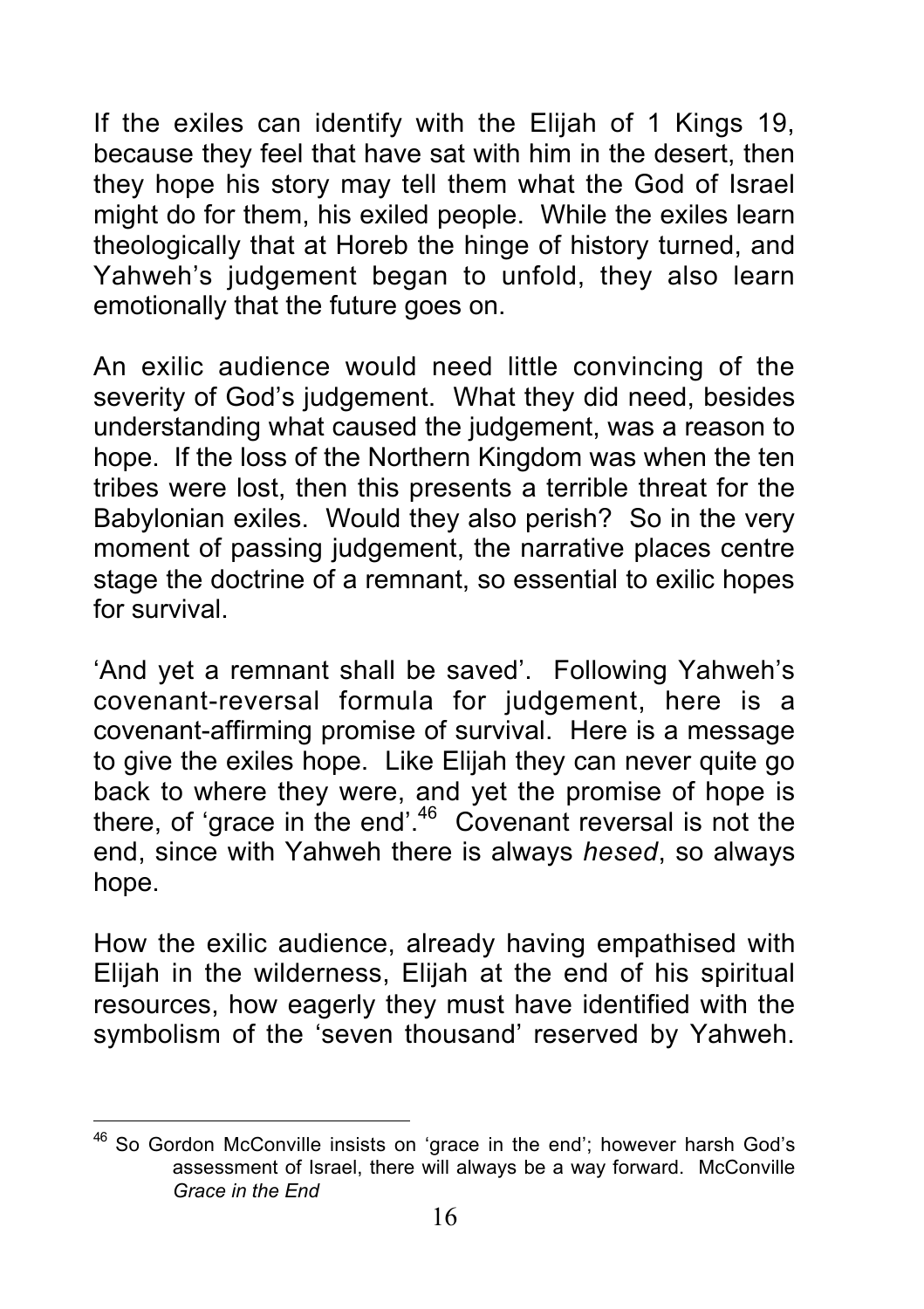Perhaps they too might be a holy remnant kept by Yahweh for himself.

So 'there comes into being for the first time in the history of north or south, the doctrine of a faithful remnant within the more general community, and thus a new phase of theological activity.' <sup>48</sup>

## **10 Elijah in later Judaism**

The words of Malachi predicting Elijah's return were to have a far-reaching impact on inter-testamental thought and New Testament *kerygma*. Symbolically Malachi 4:5-6 forms the final words of the Old Testament in English Bibles. Significantly Malachi links this promise with the aversion of covenant rejection ('so that when I come I do not strike the land with utter destruction'),<sup>49</sup> thus affirming Elijah's significance in covenant renewal-rejection terms.

The theme of covenant dominates the strident prophetic call in Malachi, with Elijah as the key figure. In stressing covenant conditionality yet ending with an offer of hope, Malachi reinforces the theme of 1 Kings 19.15-18. These verses in Malachi reflect the profound impact of Elijah on Jewish expectations. He becomes an 'equal-to-or-betterthan-Moses' type icon.

The expectation of Elijah's return so dramatically expressed in Malachi was adopted by a number of other ancient texts,

 $47$  This resonates with the hope expressed by Ezra "favour has been shown by the Lord our God, who has left us a remnant … our God has not forsaken us … but has extended to us his steadfast love (*hesed)*" Ezra 9.8-9 (NRSV)<br><sup>48</sup> Dumbrell *Elijoh* et Harab

Dumbrell *Elijah at Horeb* <sup>19</sup> <sup>49</sup>

Malachi 3.23 *Jewish Study Bible: Tanakh Translation* (Oxford, OUP 2004)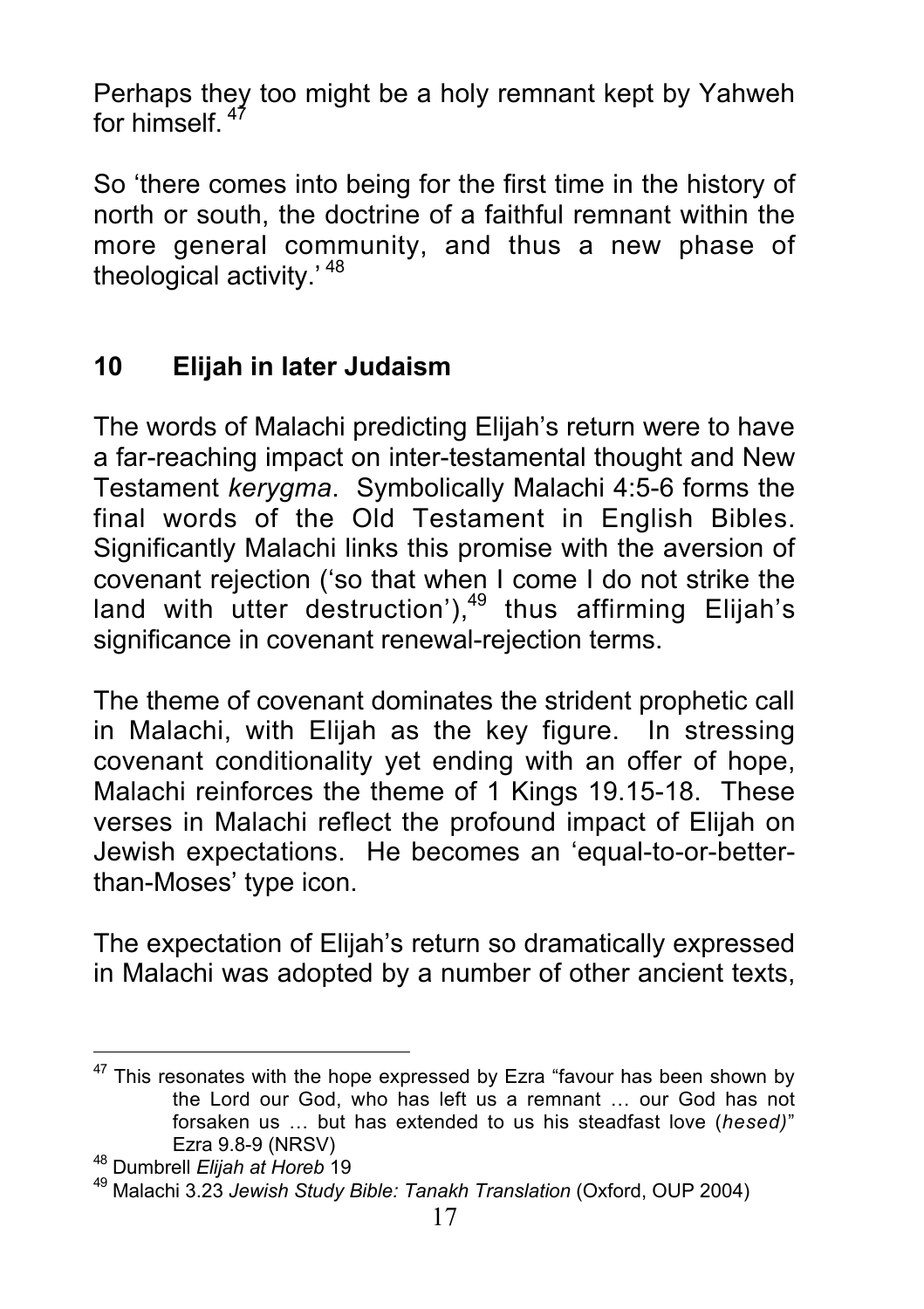including Sirach  $48:10$  and  $4Q558$  at Qumran,<sup>50</sup> indicating that this 'was not an isolated idea found only in Malachi, but one which gained broader acceptance', so that 'Elijah is named twenty-seven times in the gospels and many more allusions to Elijah have been suggested'.<sup>51</sup> Markus Ohler shows that the expectation of Elijah's coming derived from Malachi 4:5-6, did not essentially change between Malachi and the first century CE.<sup>52</sup>

The most iconic New Testament episode involving Elijah is when Elijah and Moses join Jesus on the mount of transfiguration.<sup>53</sup> According to Herbert Basser the Jewish understanding of this scene is derived from *midrashic* sources. Significantly 'in rabbinic literature Moses and Elijah often appear in the same passage and are frequently compared', but while both have special status, Elijah is generally accorded greater significance than Moses regarding Messianic expectations.<sup>54</sup>

So from Malachi, through Second Temple Judaism and into New Testament times, Elijah becomes a prominent prophetic icon, accorded greater significance even than Moses, with powerful implications in terms of covenantjudgement theology. While this iconic status mainly derives from Elijah's miraculous translation in 2 Kings 2, the nature of the references from Malachi onwards also implies a view of 1 Kings 19 in Judaism which sees the Horeb encounter being firmly related to covenantal history concerning future judgement.

<sup>50</sup> Christine Joynes 'The Returned Elijah?' *Scottish Journal of Theology* 58/4 (2005) 456<br><sup>51</sup> Joynes *The Returned Elijah* 456

<sup>&</sup>lt;sup>52</sup> Markus Ohler 'The Expectation of Elijah and the Presence of the Kingdom of God' Journal of Biblical Literature 118/3 (1999) 454, also 461

<sup>53</sup> Matt 17:1-13; Mark 9:2-13; Luke 9:28-38.

<sup>&</sup>lt;sup>54</sup> Herbert Basser 'The Jewish Roots of the Transfiguration' *Bible Review* 14 (June 1998) 30-35.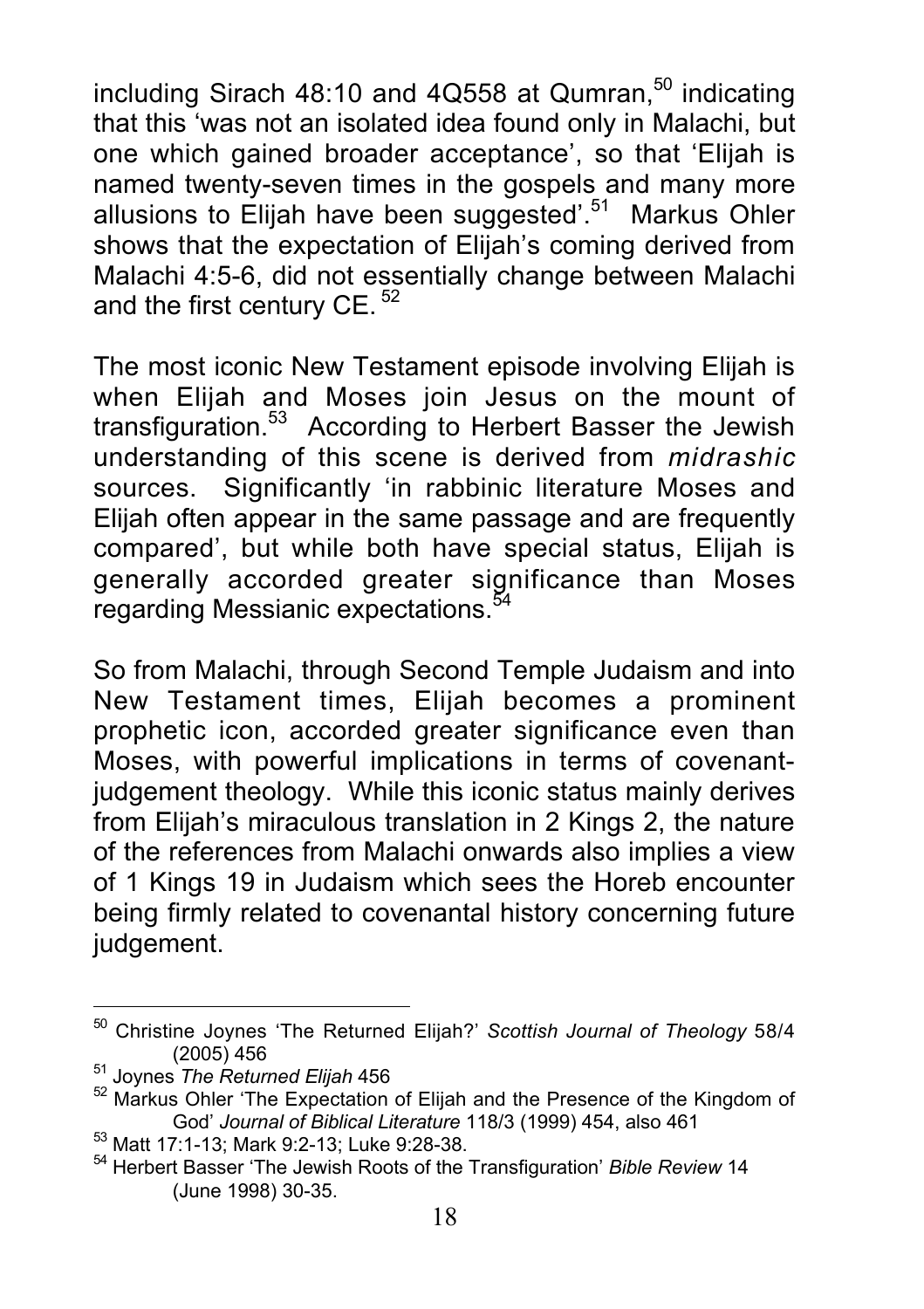The significance for this paper is that Elijah is linked not only to the conditionality aspect of Israel's covenant history, but also to the core promise of ultimate deliverance. The ideas inherent in 19.15-18 are clearly embodied in later Jewish expectations.

# **11 Implications for Replacement Theology**

I will leave others to consider how the proposition of Remnant theology may be applicable in a New Testament context, except to suggest the following.

One of the problems in combating Replacement Theology is that there is a good deal of truth in the supercessionist proposition. It is always difficult to refute a proposition which is partly true. Some like to distinguish between *replacement* of the Mosaic and Davidic covenants, and their fulfilment in Messiah.<sup>55</sup> However it is phrased, it needs to be acknowledged that the currency of the Mosaic and Davidic covenants in relation to Israel has changed. Neither can claim full validity without the Temple: $56$  both look forward to Messiah and are redundant once he has come. One implication of Remnant theology is to allow a degree of supercessionism, while insisting at the same time that the core patriarchal promise continues to operate.

The purpose of this paper has been to suggest that not only should Elijah's divine encounter at Horeb be taken as a turning point in the covenantal history of the nation of Israel,

<sup>&</sup>lt;sup>55</sup> Matt 5.17 'I have come not to abolish but to fulfil.' (NRSV)

 $56$  Stan Telchin points out that since fulfilment of Messianic expectations in the Davidic succession depended on the genealogies recorded in the Temple, then either the Messianic concept was a myth, or Messiah came before the destruction of the Temple records in 70AD. Stan Telchin *Betrayed!* (Bromley, Marshalls / STL 1981) 56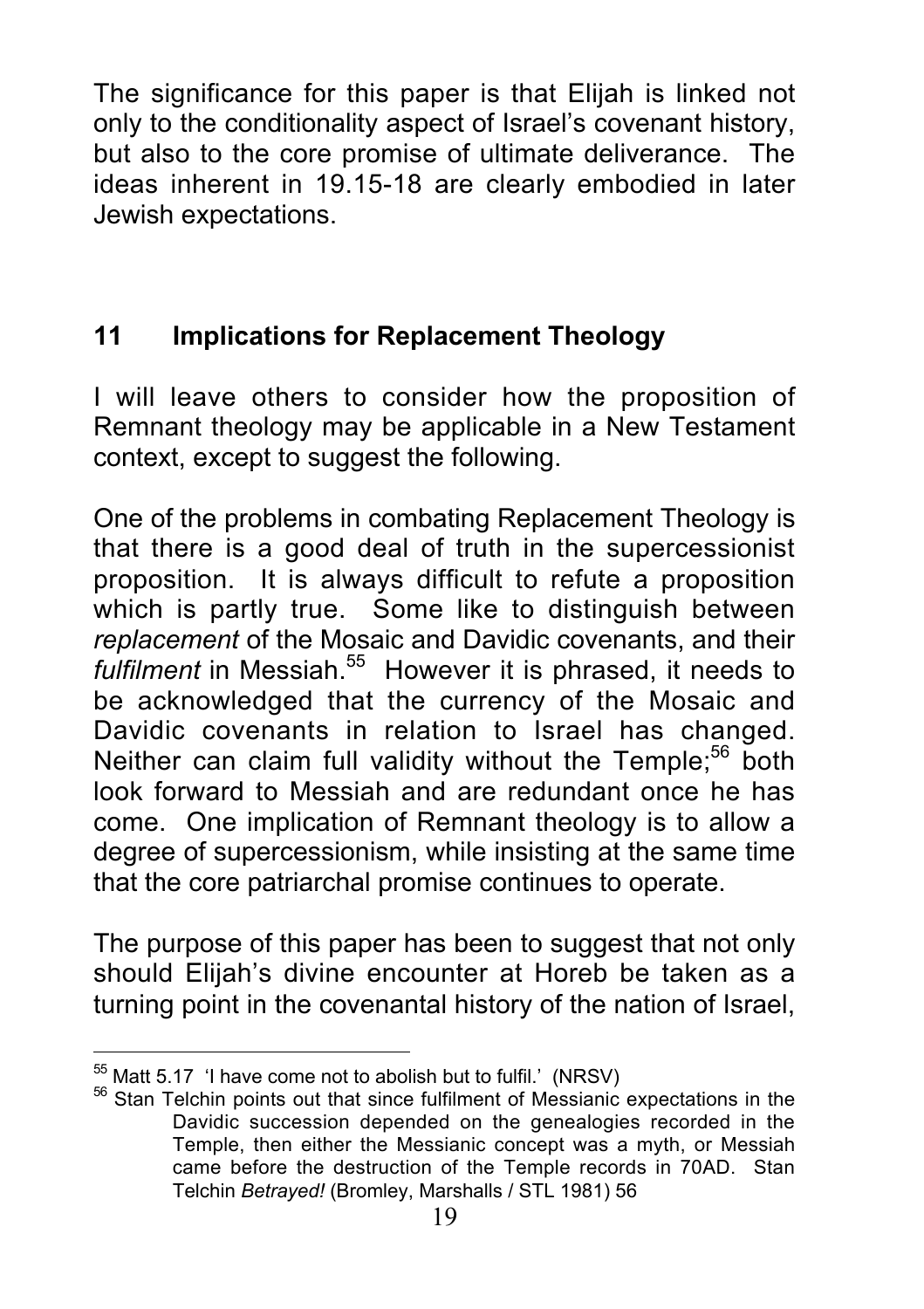but that the divine commission in 1 Kings 19.15-18 should be seen as a symbolic summary of the twin processes of judgement and salvation. Rather than endorse a New Testament principle of Replacement Theology, in which Israel is forever replaced by the Church, there is instead an emphatic proclamation of a Remnant Theology, which maintains an insistence that a remnant of Israel will always remain, whatever else occurs.

## **12 Conclusion**

1 Kings 19.15-18 is a crucial text in Deuteronomistic theology. In one brief enigmatic, typological, and quasipoetic command it juxtaposes the impact of covenant conditionality beside covenant promise. The resulting proposition can conveniently be expressed as Remnant theology.

The impact for Israel following Second Temple Judaism is that to whatever extent Mosaic and Davidic covenantal expectations may justifiably be said to have found fulfilment in Messiah, yet there is also a core promise which is unconditional, and which insists there will always be a remnant.

While many soteriological and missiological expectations have found expression and fulfilment through spiritual Israel the Church, still YHWH the God of Israel maintains his core (Abrahamic) commitment to his ancient people and land; such that the inference concerning Israel for ensuing generations including our own is that we must affirm with Paul "So too, at the present time, there is a remnant chosen by grace".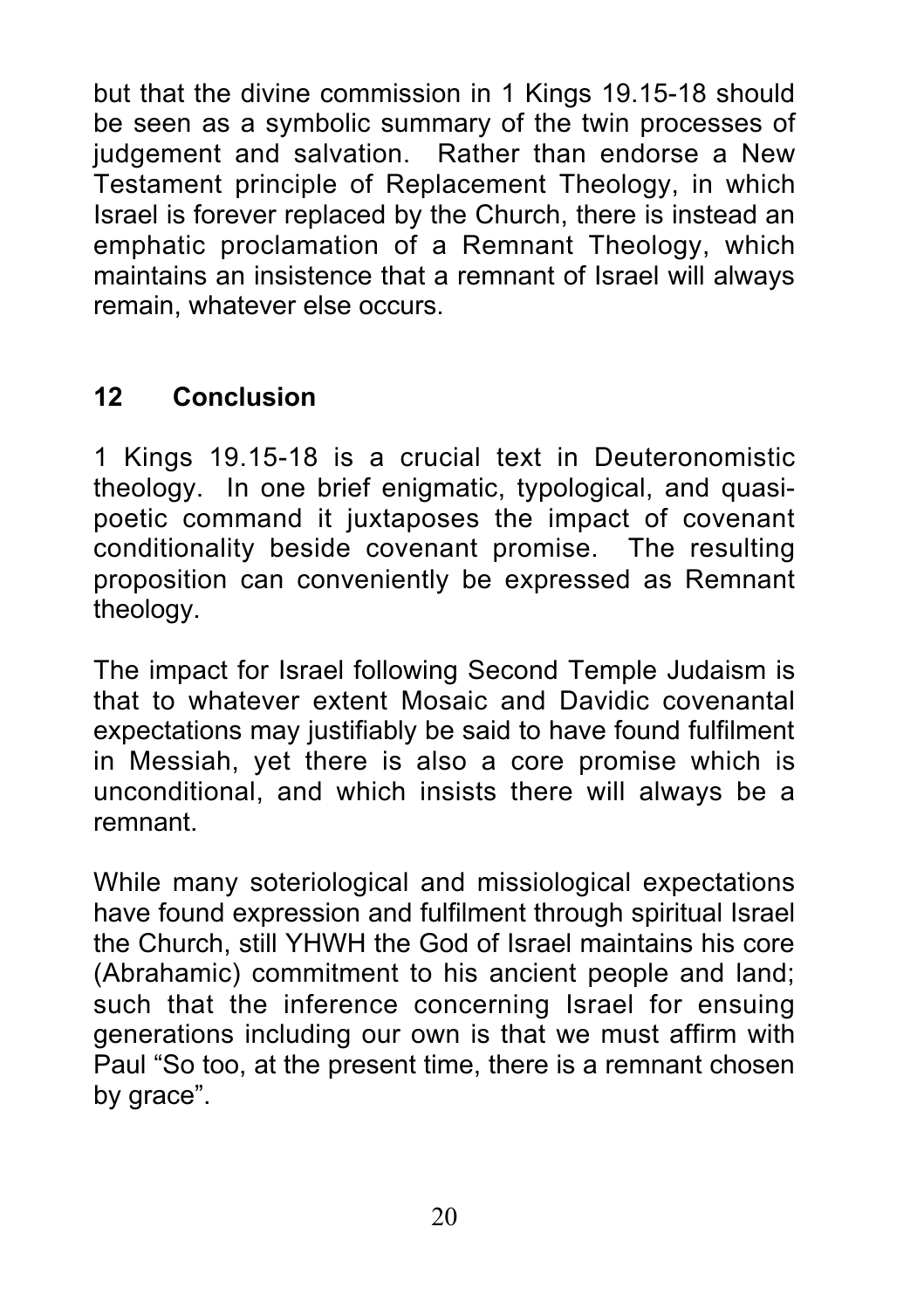# **BIBLIOGRAPHY**

#### **Commentaries**

Brueggemann Walter *1 & 2 Kings* S&H BC 8 (Georgia, Smith & Helwys, 2000)

Cogan Mordechai *1 Kings* Anchor Bible (New York, Doubleday, 2001)

Fretheim Terence *First and Second Kings* WBC (Louisville, Westminster John Knox Press, 1999)

Fritz Volkmar *1 & 2 Kings* (Minneapolis, Fortress Press, 2003)

- House Paul *1, 2 Kings* New American Commentary (Nashville, Broadman & Holman, 1995)
- Jones Gwilym *1 and 2 Kings Vol II* NCBC (London, Marshall Morgan & Scott, 1984)
- Nelson Richard *First and Second Kings* Interpretation (Atlanta, John Knox Press, 1987)

Provan Iain *1 and 2 Kings* NIBC (Carlisle, Paternoster, 1995)

Wiseman Donald *1 and 2 Kings* Tyndale (Leicester, IVP, 1993)

#### **Books**

Childs Brevard *Biblical Theology* (Minneapolis, Fortress Press, 1993)

Brueggemann Walter *Theology of the Old Testament* (Minneapolis, Fortress Press, 1997)

McConville Gordon *Grace in the End* (Carlisle, Paternoster Press, 1993)

Simon Uriel *Reading Prophetic Narratives* (Bloomington, Indiana University, 1997)

Telchin Stan *Betrayed!* (Bromley, Marshalls / STL, 1981)

#### **Articles**

Basser Herbert "The Jewish Roots of the Transfiguration" *Bible Review* 14 (June 1998) 30-35

Childs Brevard "On Reading the Elijah Narratives" *Interpretation* 34 (1980) 128-137

Cohn Robert "The Literary Logic of 1 Kings 17-19" *Journal of Biblical Literature* 101/3 (1982) 333-352